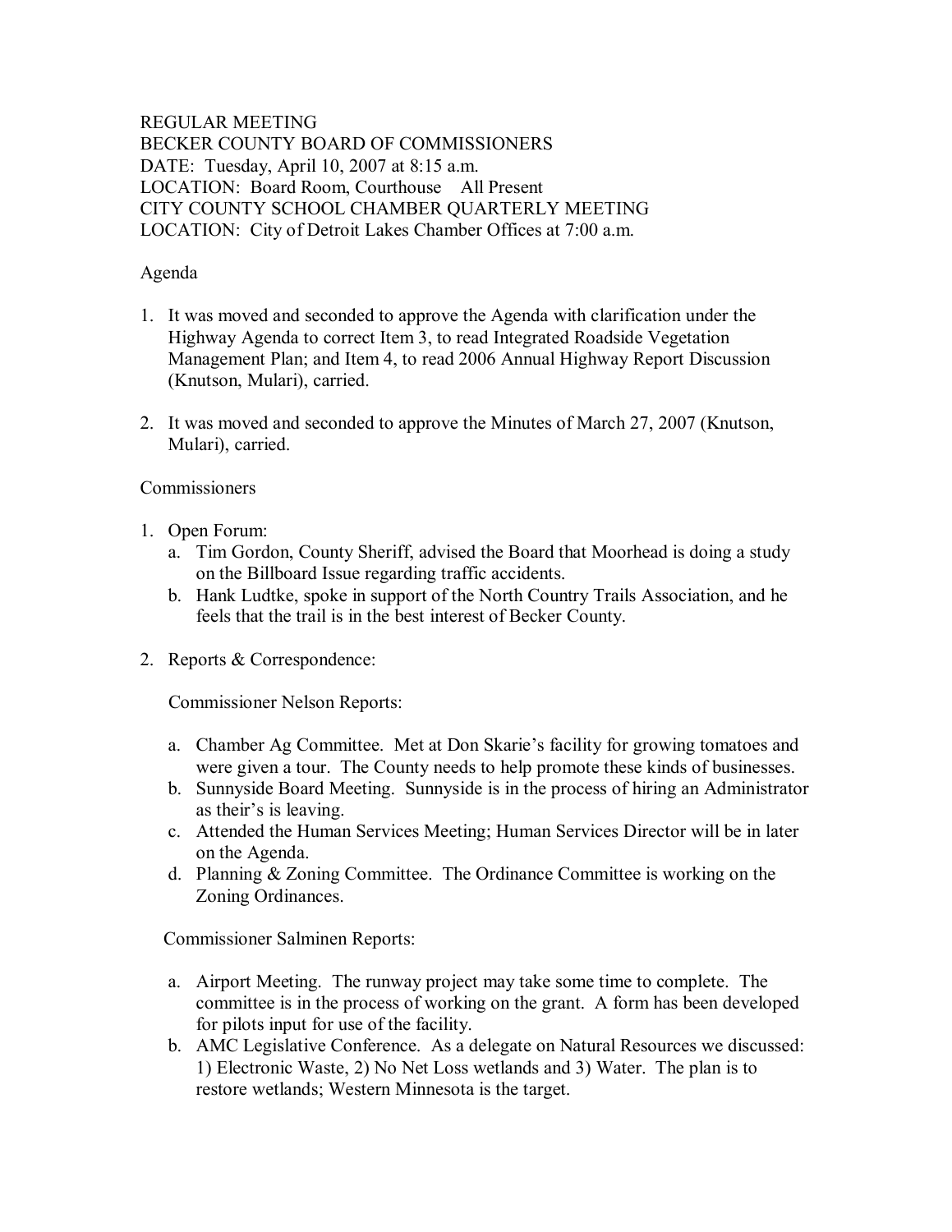Commissioner Mulari Reports:

- a. AMC Legislative Conference. The conference was very interesting.
- b. Environmental Services Meeting. Discussed "Test Pickup Sites" located in the County for Household Hazardous Waste, appliance pickup, tires, etc. Steve Skoog is excited about out-reaching in the County for Household Hazardous Waste (HHW). The future of waste handling in the County was discussed.

Commissioner Bellefeuille Reports:

a. AMC Legislative Conference. Attended the class for Freshmen Commissioners, good communications among Commissioners. Juvenile Detention Center Meeting. Items discussed: They are having some difficulty in having some member counties pay their share. Population is on increase, projected 19 per day, running at 22.

Commissioner Knutson Reports:

- a. Environmental Services Committee. Committee is reviewing needed construction at the landfill. The Committee appreciates the part Steve Skoog has played in improvements at the landfill.
- 3. Appointments:
	- a. It was moved and seconded to approve the following AMC District IV assignments (Salminen, Bellefeuille), carried.
	- b. Environmental and Natural Resources Harry Salminen/Delegate
	- c. Public Safety Barry Nelson/Alternate Delegate
	- d. General Government Karen Mulari/Alternate Delegate
	- e. Transportation Larry Knutson/Alternate Delegate
	- f. Health and Human Services Nancy Nelson/Alternate Delegate
	- g. It was moved and seconded to appoint Dr. Brian Riddle M.D., MeritCare to the Sunnyside Care Center Board (Nelson, Salminen), carried.
	- h. It was moved and seconded to appoint Eugene Pevelko to the Becker County Board of Adjustments (Salminen, Bellefeuille), carried.
- 4. It was moved and seconded to approve any Commissioner's attendance at the AMC Seminar, "Building Foundations Making Solid Land Use Decisions" on April 30, 2007 at the Detroit Lakes Holiday Inn (Salminen, Knutson), carried.

#### Auditor-Treasurer

1. It was moved and seconded to approve Gambling Permits for Heart of Lakes Bowhunters Club (annual renewal), for operations at their club at 43617 Inlet Beach Road, Pelican Rapids in Erie Township and for the Humane Society of the Lakes for operations at Little Easy on the Green, Lake View Township (Salminen, Bellefeuille), carried.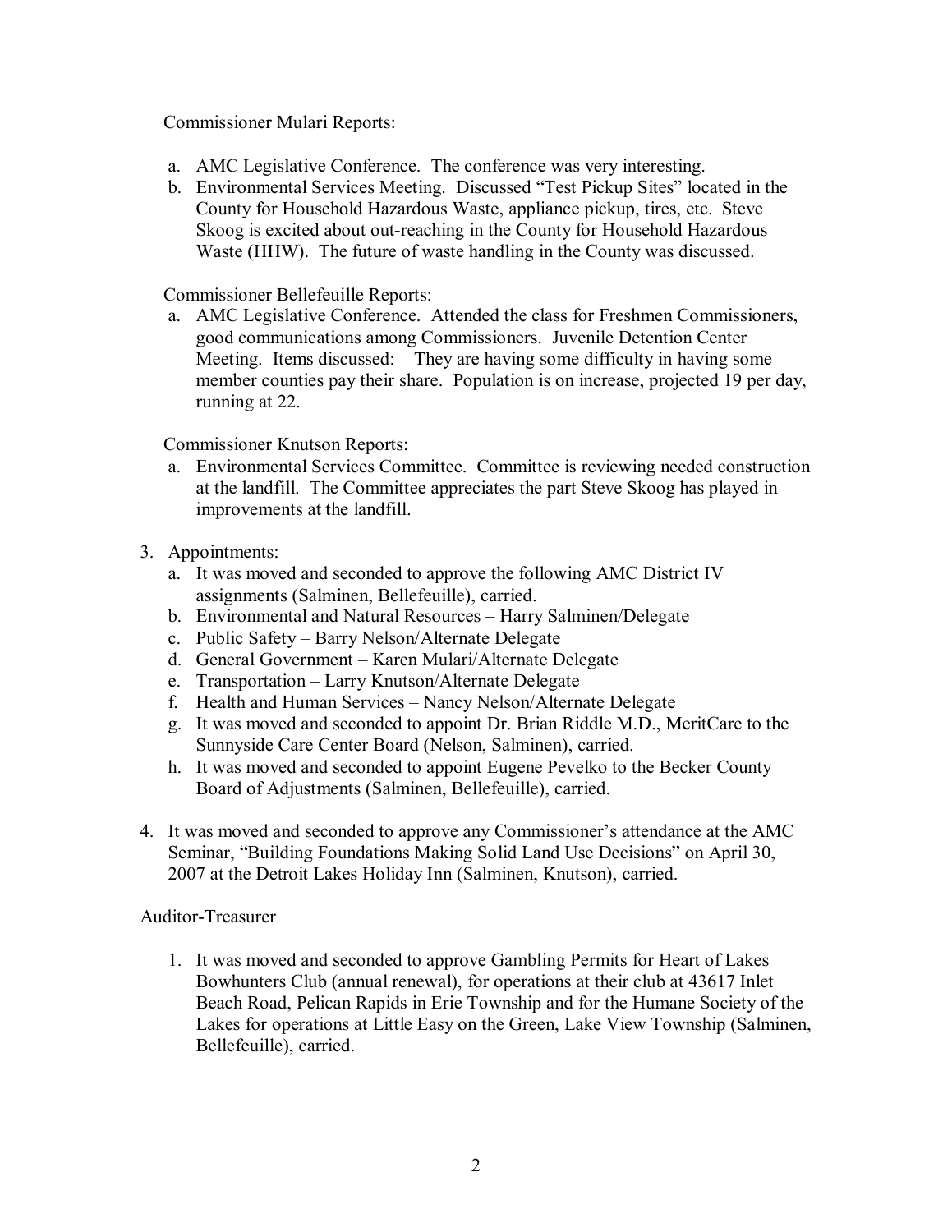- 2. It was moved and seconded to approve a Tubing License Renewal for James & Cathleen Pihlaja, Charlies Otter Tail Tubing, 33503 State Hwy. #34, Detroit Lakes, Erie Township (Knutson, Mulari), carried.
- 3. It was moved and seconded to approve Renewal Combination On/Off Sale Liquor Licenses (Salminen, Bellefeuille), carried.
	- a. Lance P. Highman, Northern Inn, Toad Lake Township
	- b. Cari Hough, Personal Representative for Richard Curley, Curley's On Cotton Lake, Inc., Erie Township
	- c. Susan L. Kimball, Toad Lake Store, Toad Lake Township
- 4. It was moved and seconded to approve Renewal On/Sale Liquor Licenses (Salminen, Bellefeuille), carried.
	- a. Ryan Ulrich, Bayview Bar & Grill, Lake View Township
	- b. Kevin Karel, Cormorant Enterprises, Inc., Cormorant Inn & Suites, Cormorant Township
	- c. Robert B. Spizzo, Resort Management Corp., Forest Hills Golf & R.V. Resort, Audubon Township
	- d. Cody Parr, T.F. Boonies, Inc., Lake View Township
	- e. Jeffrey A. Krueger, Horseshoe, Inc., Soo Pass Restaurant & Saloon, Lake View Township
- 5. It was moved and seconded to approve a Renewal Off/Sale Liquor License for John P. Johnson, Richwood Off/Sale, Inc., Richwood Off/Sale, Richwood Township (Salminen, Bellefeuille), carried.
- 6. It was moved and seconded to approve a Renewal Wine & Strong Beer License for Beth Schupp, Fair Hills Inc., Wildflower Golf Course, Lake Eunice Township (Bellefeuille, Salminen), carried.
- 7. It was moved and seconded to approve a Renewal Off/Sale 3.2 Beer License for Cody Parr, T.F. Boonies, Inc., T.F. Boonies, Lake View Township (Bellefeuille, Salminen), carried.
- 8. It was moved and seconded to approve the Renewal Combination On/Off Sale 3.2 Beer Licenses (Bellefeuille, Salminen), carried.
	- a. Robert W. Miller, Frazee Golf Inc., Frazee Golf Course, Burlington Township
	- b. Jeffrey A. Krueger, Horseshoe Inc., Soo Pass Restaurant & Saloon, Lake View Township
- 9. It was moved to approve the Renewal of On/Sale Liquor and 3.2 Off/Sale Beer License for Robert E. Beck, Broken Wheel 3, Detroit Township, contingent on receipt of application by Wednesday, April 11 and approval at the April 10,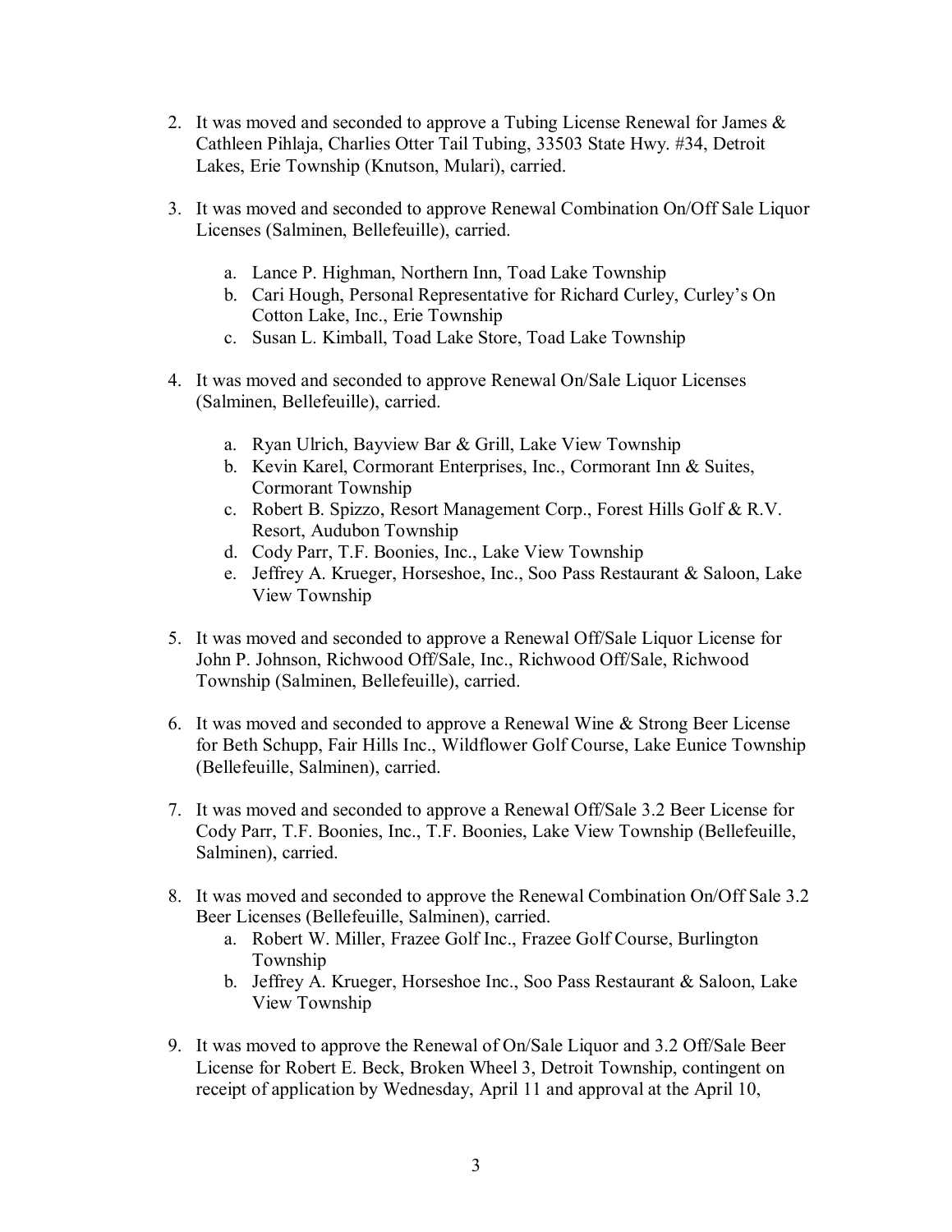Township Meeting (Bellefeuille), motion died for lack of a second. It was moved to deny the Renewal of On/Sale Liquor 3.2 Off/Sale Beer License for Robert E. Beck, Broken Wheel 3, Detroit Township due to not having followed procedure and not having a completed application (Salminen). Motion was withdrawn.

### Finance Committee Minutes

- 1. It was moved and seconded to approve the Claims with qualifications: Remove perdiem for township meeting for John Bellefeuille; and over 90 day approval for Vivian Anderson reimbursement due to misplaced receipts (Salminen, Knutson), carried.
- 2. Natural Resource Management. Recommended to approve and will be formally addressed later on the Agenda.
- 3. IT Requests.
	- a. It was moved and seconded to approve the request for the BTI Bluestone Tech recording software, because it will work with the new digital phone system as well as with the analog system used by the Jail. The purchase price is \$28,314 including installation and can be covered by 911 dedicated funds (Salminen, Bellefeuille), carried.
	- b. It was moved and seconded to approve the request to contract for a year with Keith Kosse for a maintenance agreement for the AS400 at the cost of \$3,900 (Salminen, Mulari), carried.
- 4. Environmental Affairs Personnel Request. Recommend to continue the process and will be formally addressed later on the Agenda.
- 5. Building Committee Change Order for Probation Relocation. It was moved and seconded to approve the cost to build temporary offices at the amount of \$980 in the upper meeting room (previously court administration) as construction is underway on the Courthouse Addition and is generating a significant amount of distraction (Salminen, Knutson), carried.
- 6. Highway Capital Purchase. Recommended to approve and will be formally addressed later on the Agenda.
- 7. Transit Bus Garage and Office. Recommended to approve and will be formally addressed later on the Agenda.

#### Assessor

1. It was moved and seconded to approve the following Abatements (Salminen, Mulari), carried.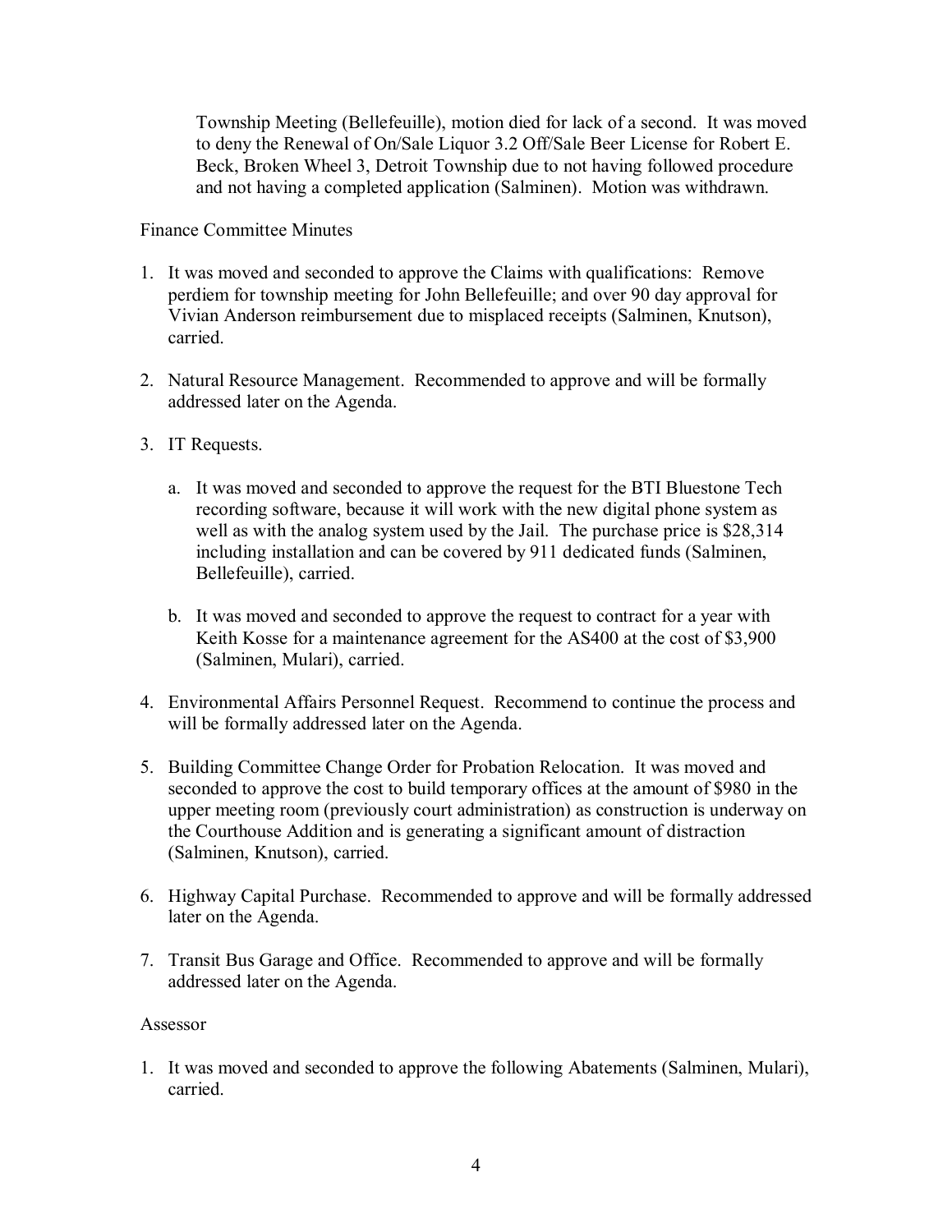| Parcel No.               | Tax District  | Request                          | Amount |
|--------------------------|---------------|----------------------------------|--------|
| R08.0797.504             | Detroit       | <b>Classification Correction</b> | \$108  |
| R <sub>17.0651.111</sub> | Lake Eunice   | <b>Classification Correction</b> | 374    |
| R36.0285.000             | White Earth   | <b>Classification Correction</b> | 36     |
| R49.2512.514             | Detroit Lakes | <b>Classification Correction</b> | 244    |
| R49.2512.514             | Detroit Lakes | <b>Classification Correction</b> | 264    |

2. It was moved and seconded to pass Resolution No.  $04-07-1E$ , approving to hire (2) part-time Transfer Station Operator's, (1) which averages 38 hours/week and receives pro-rated benefits, and (1) averaging  $\overline{24}$  hours/week. These positions are a result of two resignations at the Becker County Transfer Station (Salminen, Mulari), carried.

Natural Resources Management

- 1. It was moved and seconded to add tree seedling purchase to the Agenda (Salminen, Knutson), carried.
- 2. It was moved and seconded to pass Resolution No. 04-07-1B, approving the funding request of \$5,000 to the North Country Trail Association for non-motorized trails through Becker County, which will act as a hard match for a Federal Recreation Trails Grant. Our County Attorney has determined that since the funds will be used to improve "public" lands, the provision of funds would be legal but should be earmarked for public lands within Becker County only (Salminen, Mulari), carried.
- 3. It was moved and seconded to pass Resolution No. 04-07-1A, which proposes to reclassify the Tax-forfeited land from "conservation" to "non-conservation" allowing for the sale of the land. Eagle View Township will have sixty days to approve the reclassification (Salminen, Knutson), carried.
- 4. It was moved and seconded to approve the sale of Tax-forfeited land for County Highway right-of-way to purchase a 0.07 acre permanent easement on Tax-forfeited land for a bridge replacement project on County Hwy 42 for the sum of \$105 (Salminen, Knutson), carried.
- 5. Tree Seedling Purchase. The bid for 89,000 Jack Pine Seedlings from PRT, Canada was approved at the last Board Meeting, but when the order was sent, they were out of the trees. It was moved and seconded to go to the next lowest bid from the MN DNR at a \$4,000 increase in cost (Salminen, Knutson), carried.
- 6. Chip Lohmeier discussed the 100 Acre Tax-forfeit Parcel, located East of Detroit Lakes, meeting which occurred on April 11. He stated there was good discussion. Commissioner Salminen would like to see a primitive campground discussed.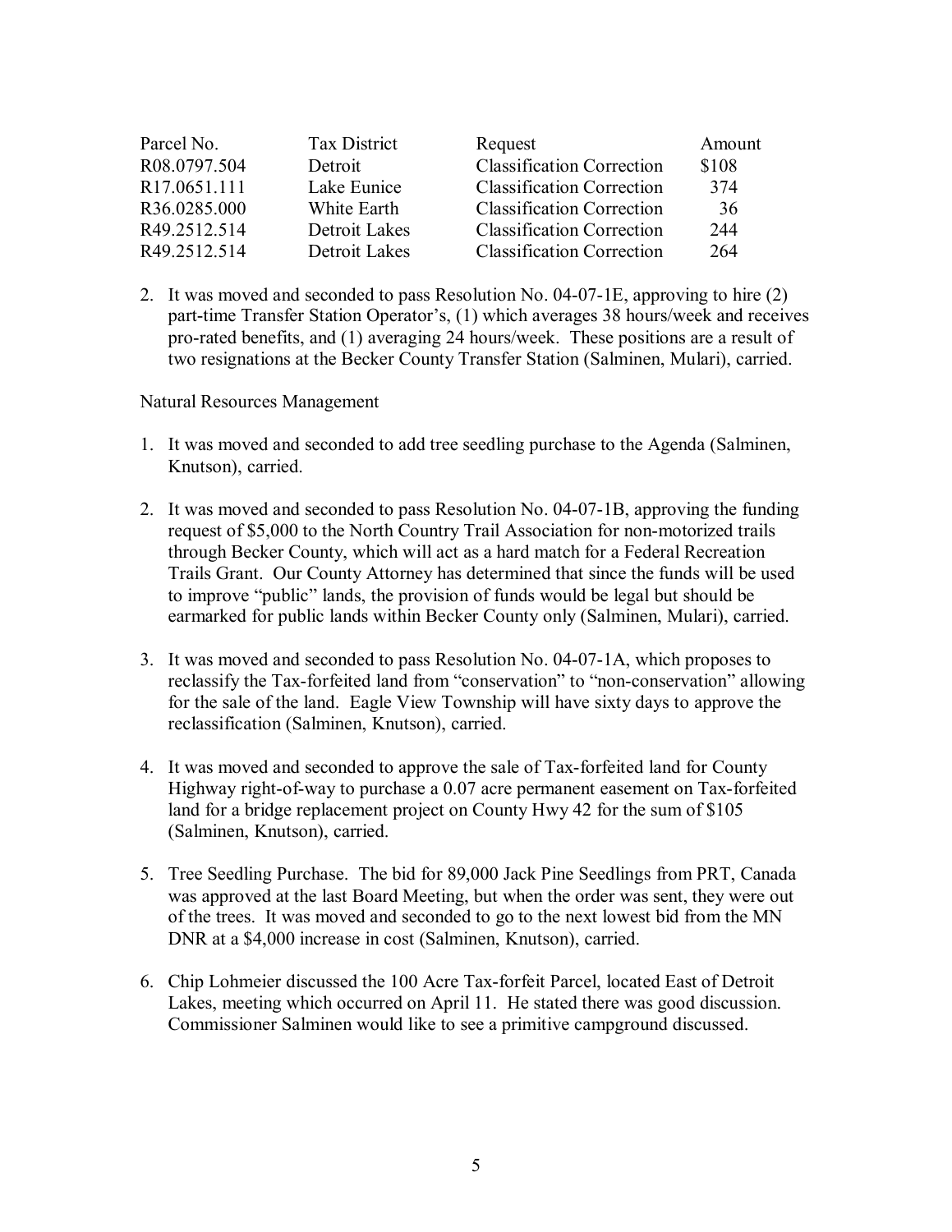### Human Services

- 1. It was moved and seconded to add to the Transit Agenda Alternate 1 and 2 to the Transit Building (Mulari, Salminen), carried.
- 2. It was moved and seconded to approve a Purchase of Services Agreement with Blue Sky, Inc. to provide Independent Living Skills, Supportive Employment Services along with some other supportive Services, capped amount is \$650,000 (Salminen, Mulari), carried.
- 3. It was moved and seconded to accept the Children and Family Services Report (Salminen, Nelson), carried.
- 4. It was moved and seconded to accept the Adult Services Report (Salminen, Mulari), carried.
- 5. It was moved and seconded to approve the Human Services Claims (Salminen, Mulari), carried.
- 6. It was moved and seconded to approve the Community Health Claims (Salminen, Mulari), carried.
- 7. It was moved and seconded to approve the Transit Claims (Salminen, Knutson), carried.
- 8. It was moved and seconded to pass Resolution No. 04-07-1I, to approve the request to implement Alternates #1 and #2 to the construction of the Transit Building in the amounts of \$55,069 and \$13,650 respectively; and that Alternates #1 and #2 be added to the base bid of the Transit Building awarded to J.P. Structure (Salminen, Knutson), carried.

# Highway

- 1. It was moved and seconded to pass Resolution No. DOH04-07-1G, approving to authorize the County Engineer to purchase a replacement quick attach fork and bucket system for the fork lift at the 59 Pit for the cost of \$6,145 (Salminen, Bellefeuille), carried.
- 2. It was moved and seconded to pass Resolution No.  $04-07-1$ F, adopting the 2007 Integrated Roadside Vegetation Management Plan developed as a proactive way to address roadside management (Salminen, Bellefeuille), carried.
- 3. The 2006 Annual Highway Report overview was given by Brad Wentz and Kim Kildal, Becker County Highway Department.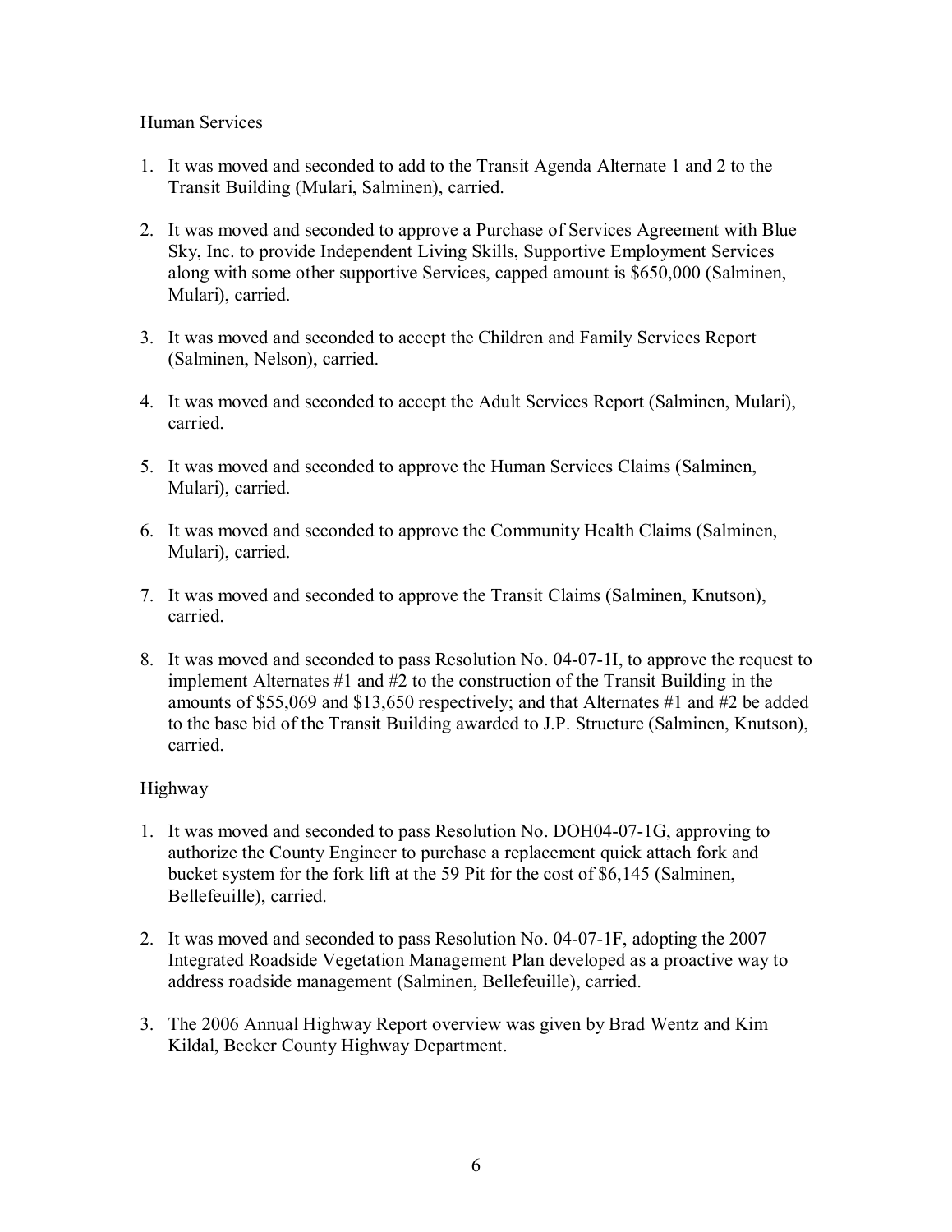## Planning & Zoning

- 1. Off-Premises Billboard discussion Public Input. Several citizens came to this portion of the meeting. Nine people signed in to speak.
	- 1) Keith Franklin, Franklin Outdoor Advertising. He feels the billboards do a lot of advertising for Detroit Lakes businesses. Placement of billboards is already governed by zoning.
	- 2) Steve Anderson, Franklin Outdoor Advertising. We are heavily regulated. Majority of signs are used by local businesses.
	- 3) Vilas Van Slooten, Franklin Outdoor Advertising. Concerned about local businesses advertising and thinks it is premature to do a moratorium.
	- 4) Gerry Shram. The information presented by Franklin Outdoor Advertising is good information, but the policy should be reviewed.
	- 5) James Varberg. He likes signs and feels billboards help with information for lodging, food, etc. The sign companies already are policed by regulations and feels advertising makes the world work.
	- 6) Sharon Josephson. She states to have no financial interest in billboards. She is in favor of a moratorium to control density. A moratorium would give time for Becker County Planning & Zoning to study the Billboard issue.
	- 7) Del Bergseth. He states to have no financial interest in billboards and feels we need a moratorium to consider the issue. People don't want billboards everywhere, and how far out of town should billboards be located?
	- 8) Patrick Kenney, Attorney. He informed the Board of procedural time lines of Public Hearing. He feels an ordinance committee should review requirements. State and Federal requirements govern placement of billboards and requires proper zoning. Highway 34 is a Scenic By-way and billboards are restricted. He pointed out that moratoriums are for the issue of Public Health, Safety and Welfare.
	- 9) Lyle Anderson Defers to the County Board discussion.

Commissioners Discussion

- 1) Commissioner Salminen expressed concern of the value of a moratorium; he feels Conditional Use Permits should apply. He thinks a committee from within the county should study the regulations and provide solutions.
- 2) Commissioner Nelson feels the Commercial Zoning requirement works as a control. In his opinion, he doesn't feel a moratorium is necessary. His greatest concern remains with county roads. Electronic signs with scrolling messages were of greater concern.
- 3) Commissioner Knutson feels our current regulations were put in place by reasonable people, and doesn't feel a moratorium is needed.
- 4) Commissioner Bellefeuille feels we don't need a moratorium at this time and likes the idea of having a committee to study the billboard policy.
- 5) Commissioner Mulari likes the idea of forming a committee to study the billboard policy.